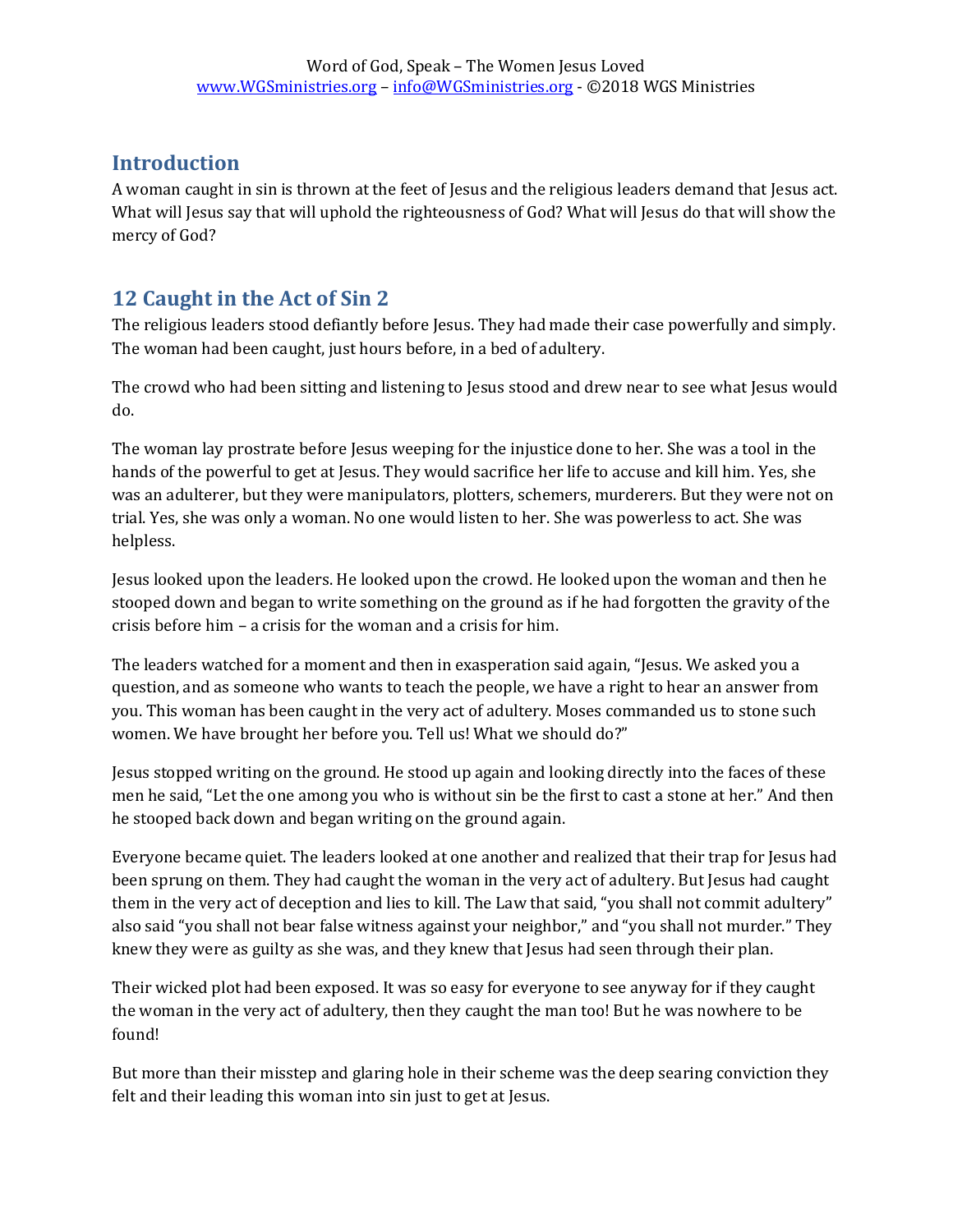## Word of God, Speak – The Women Jesus Loved [www.WGSministries.org](http://www.wgsministries.org/) – [info@WGSministries.org](mailto:info@WGSministries.org) - ©2018 WGS Ministries

One by one the religious leaders walked away. First, the wiser, older ones turned and left. Then, the young zealots, men of action and slow to give up the cause followed. One by one these men walked away, heads down and defeated. Some had faces full of shame. Some had hearts full of turmoil and anger. Oh, if only they had fallen on their faces before Jesus. Oh, if only they had fallen to the ground with the woman, asked her forgiveness and asked Jesus for mercy. How the story might have changed. But they were too proud for that. And so, one by one, from the oldest to the youngest the men walked away from Jesus.

All eyes watched as they exited the Temple, and then all eyes turned back to Jesus and to the woman who was still before him. What would Jesus do now? What would he say? She was still guilty. She was not denying her sin.

Jesus stopped writing on the ground. He stood back up, looked upon the woman and said, "Woman, where are your accusers? Has no one condemned you?"

The woman looked up. She wiped the tears from her face. She stood and saw that all her accusers were gone. Those moments when she was at the feet of Jesus and when she heard their words of condemnation had seemed like an eternity. But now as she looked around she saw that all her accusers were gone, and she said to Jesus with astonishment in her voice, "There is no one, Lord. They are all gone. The ones who have condemned me are gone."

And then the one who was sinless, the one who could have condemned her, the one who could have cast the first and the last stone said, "Neither do I condemn you. Go. From now on, sin no more."

The woman wrapped her light garment around herself. With relief and indescribable astonishment and joy, she walked through the crowd and went home – a new person who had been touched by the love of Jesus.

Friends, you know that this story is really a story about all of us. All of us are like the woman or like the religious leaders in the story. Which are you like? Are you like the religious leaders who are critical, judging and trying to bring others down rather than restoring and helping those in need? If you are, if that is your tendency, prepare for Jesus to expose your hypocrisy and prepare to slink away as quietly as you can, unless, you fall before him and confess your sins and failures and ask for his mercy.

Most of us are probably like the woman. If we have not committed adultery with our bodies, the likelihood is great that we have committed adultery in our hearts. Jesus said, "Everyone who looks at a woman with lust for her has already committed adultery with her in his heart."

If adultery is not your problem, then it is something else. All of us have sinned.

And so, I ask, "What is your sin? What is your weakness?"

Do you remember what Jesus said on another occasion? "It is not the things that come into the person that defile a person, but the things that come from the heart. Those defile a man. Out of the